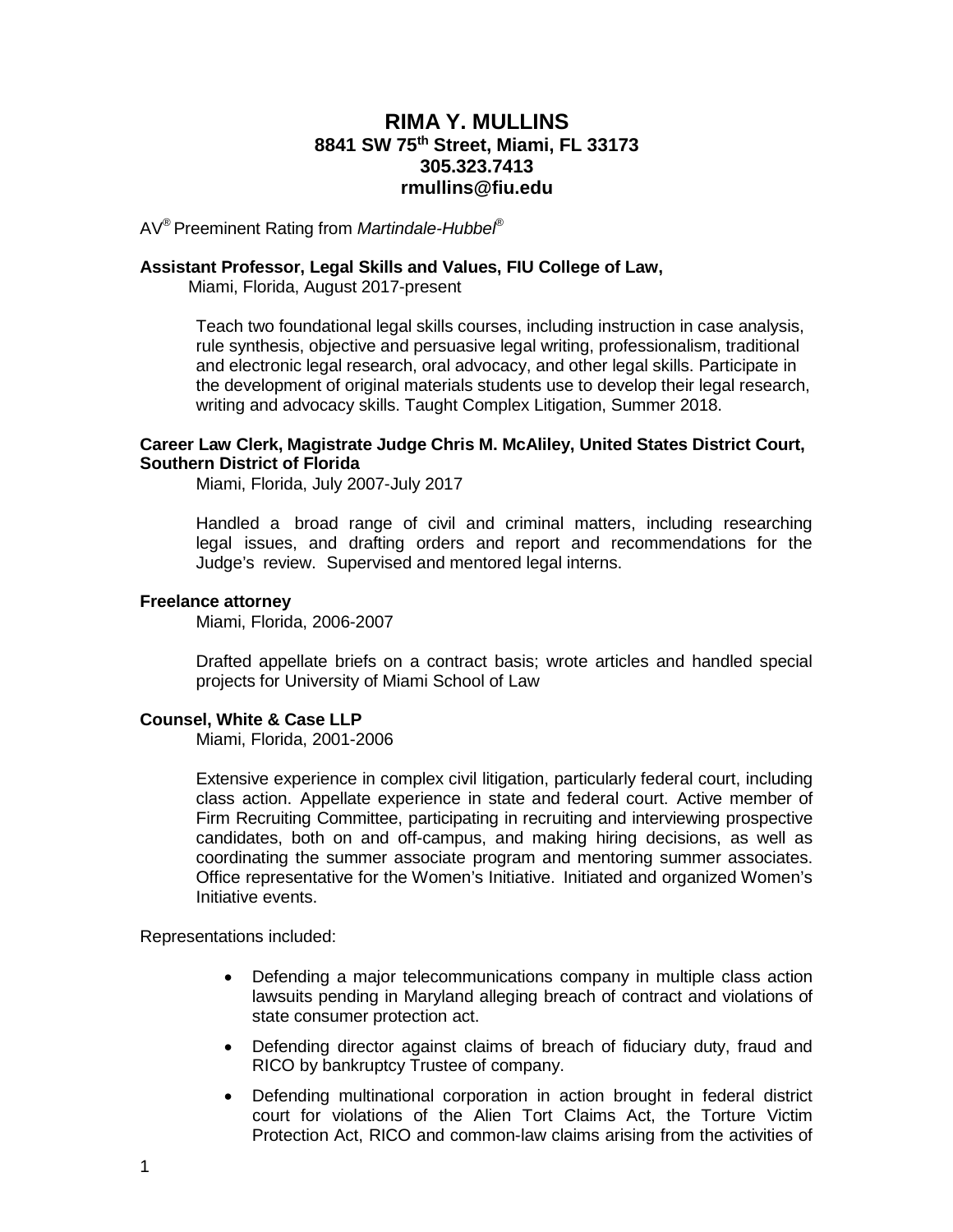paramilitary groups in Colombia.

- Defending private party in prosecution for honest services mail fraud in federal district court.
- Defending former officers in a class action lawsuit brought in federal district court against claims of securities fraud.Defending former officers against claims of breach of fiduciary duty and negligence brought in federal district court by company in bankruptcy.

Representative appeals included:

- Representing a major telecommunications company in multiple jurisdictions in appeals of denials of motions to compel arbitration.
- Representing a pre-trial detainee in the Eleventh Circuit Court of Appeals in an appeal of a summary judgment on his claims of excessive force.
- Representing an AIDS Clinic in the Fourth District Court of Appeal in Florida and on petition for certiorari to the Florida Supreme Court in an appeal of an order allowing the review by law enforcement of certain AIDS patients' medical records.
- Representing Appellee in the Seventh Circuit Court of Appeals in appeal of a summary judgment on claims under the Fair Debt Collection Practices Act.
- Representing Appellant in the Eleventh Circuit Court of Appeals in an appeal of a conviction for honest services mail fraud and false statement.
- Representing Appellant in the Eleventh Circuit Court of Appeals in an appeal of an award of attorneys' fees for successfully representing a defendant class in an action under ERISA.
- Representing Appellant/Cross-Appellee in the Eleventh Circuit Court of Appeals in an appeal of dismissal of Appellant's claim for lack of subject matter jurisdiction under RICO and dismissal of Cross-Appellant's claim under the Foreign Sovereign Immunities Act.
- Representing Appellant in the Eleventh Circuit Court of Appeals in an appeal of summary judgment on a claim of trademark infringement.
- Representing Appellant/Cross-Appellee in Eleventh Circuit Court of Appeals in an appeal to determine the scope of the application of vicarious liability in an action under § 1981.
- Representing criminal deportees in the Eleventh Circuit Court of Appeals in an appeal to determine entitlement to apply for a discretionary waiver.

### **Associate, K&L Gates LLP,**

Miami, Florida, 1991-2001

Appellate experience in both state and federal courts, including three briefs to the United States Supreme Court. Experience in complex civil litigation in state and federal court. Attended numerous hearings and conducted depositions, as well as handled written discovery. Active member of Firm Recruiting Committee, participating in recruiting and interviewing prospective candidates and making hiring decisions. Active participant in summer associate program and summer associate mentor.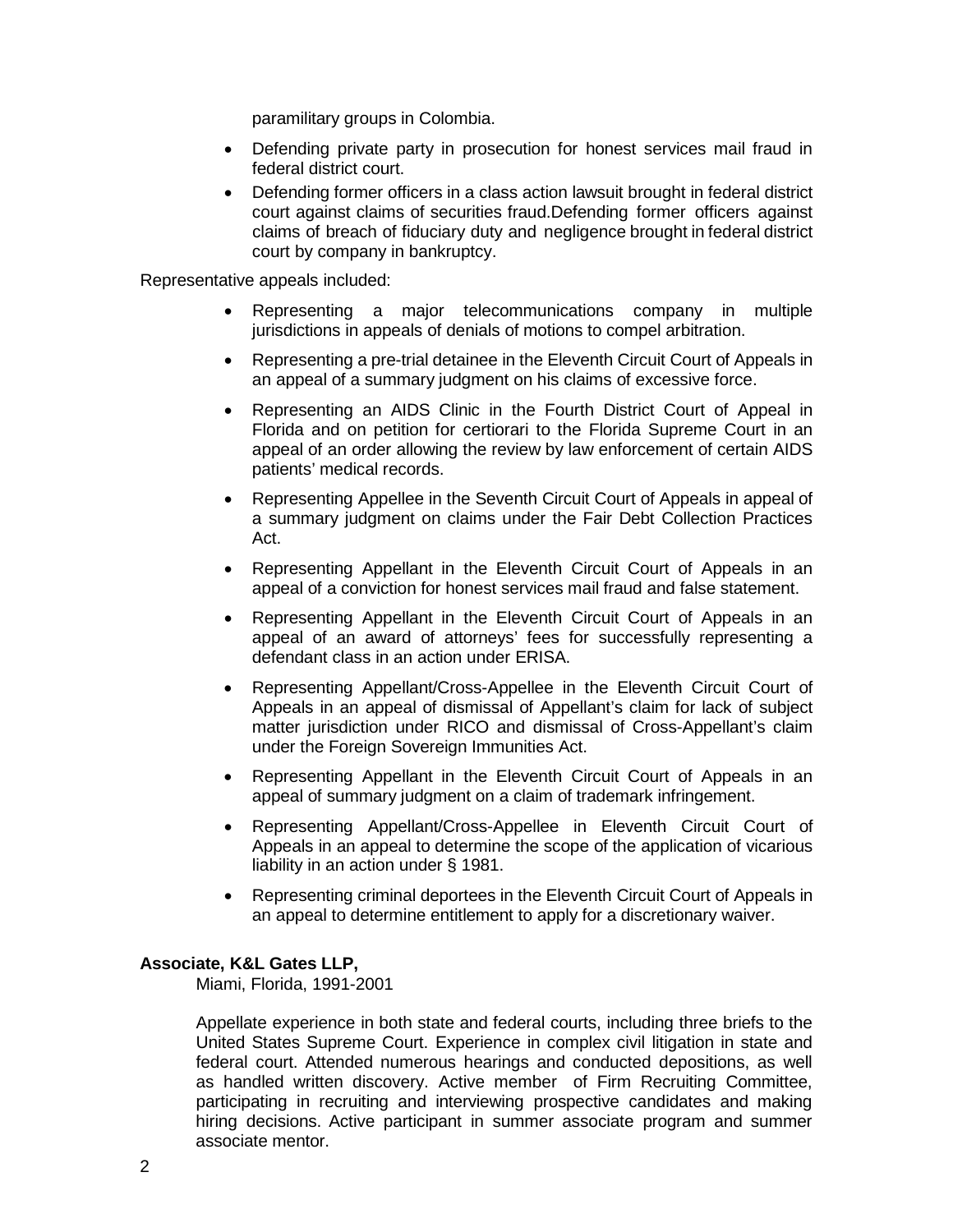Representations included:

- Representing respondent in certiorari proceeding in the United States Supreme Court in federal securities action.
- Representing *amicus curiae* in support of petitioner in United States Supreme Court action, arguing in favor of the validity of the misappropriation theory of liability under Section 10(b) of the Securities Exchange Act of 1934.
- Defending a major title insurance company in a putative class action lawsuit pending in federal district court in the Northern District of California alleging violations of RESPA and RICO.
- Defending major brokerage house class action lawsuit brought in federal district court alleging securities fraud in connection with margin account disclosures.
- Defending Fortune 500 company in an action brought in Florida state court for breach of contract, breach of fiduciary duty and constructive trust arising out of restructuring of aircraft corporation in bankruptcy.
- Defending the directors and officers of a Venezuelan airline in an action brought in New York state court for breach of contract, fraud, constructive trust and an accounting.
- Defending a major grocery chain in a class action lawsuit brought in the federal district court arising out of the Premium Sales Ponzi scheme; principal drafter of a 102-page Motion for Summary Judgment concerning issues of standing, agency, ripeness, fraud and RICO liability.
- Defending former officer and director in a class action lawsuit brought in federal district court against claims of securities fraud, negligence and other state law claims.
- Representing a software company in federal trademark litigation.

## **PUBLICATIONS**

*JURIS*

*The Alien Tort Claims Act: The Eleventh Circuit Weighs in on Sosa v. Alvarez-Machain*, INTERNATIONAL LITIGATION QUARTERLY, Winter 2006.

*Judge Linda Ann Wells of the Third District Court of Appeal*, THE RECORD: JOURNAL OF THE APPELLATE PRACTICE SECTION, Winter 2005.

Co-Author, *You Better Shop Around: Forum Shopping In The Appellate Process*, LITIGATION MAGAZINE, Summer 1999, 32, *reprinted in* Litigation Manuel, 3d Ed.

Co-Author, *Beyond O'Hagan: The Misappropriation Theory and Securities Enforcement after United States v. O'Hagan*.

*The Perils of the Acceptance-of-Benefits Doctrine*, APPELLATE BRIEFS, Oct. 1998.